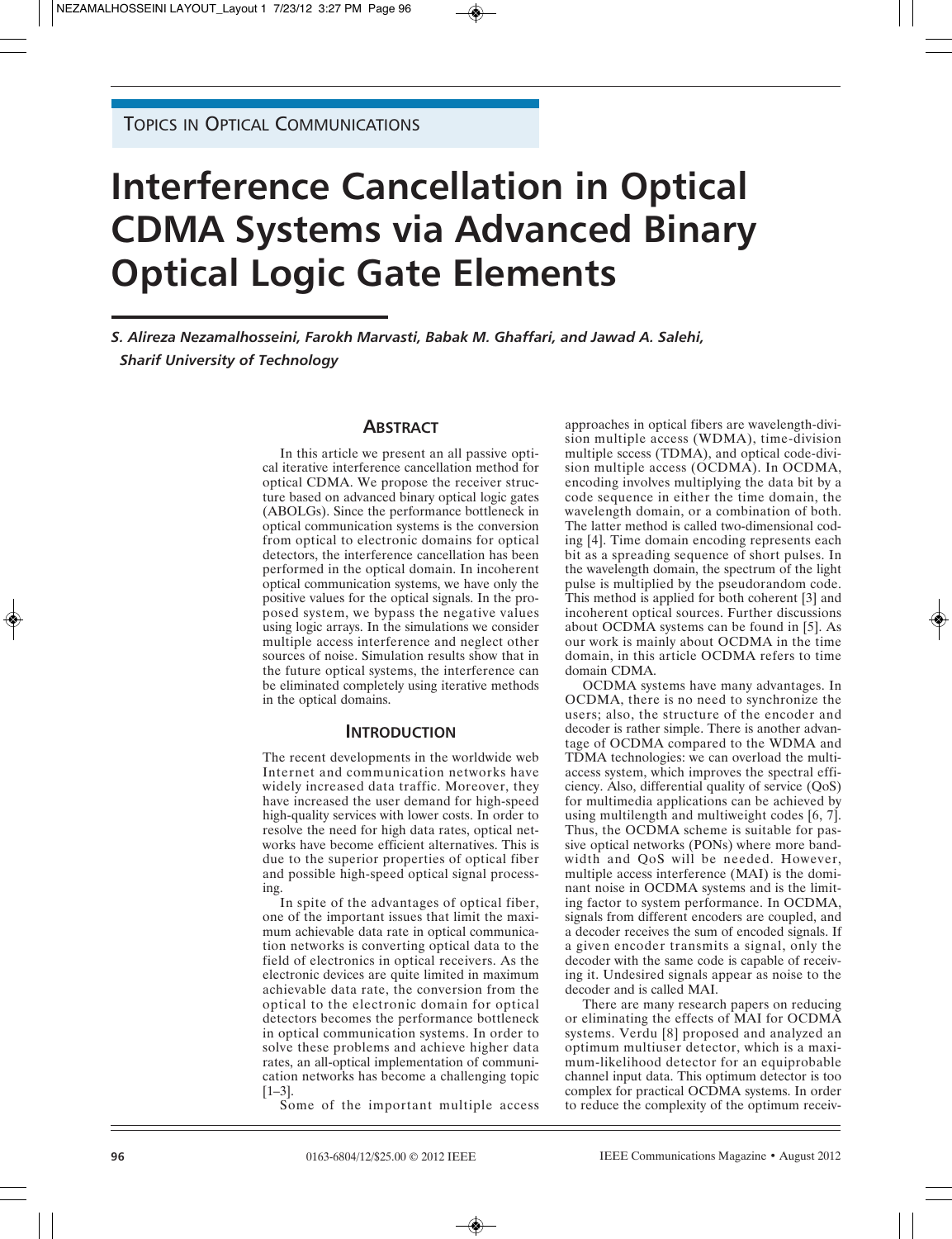er, significant research efforts have been devoted to developing suboptimum receivers. Brandt-Pearce and Aazhang [9] proposed a multistage detector where at each stage the interference from the previous stage is estimated, and then a new decision for current stage is made. In [10], two blind and unblind multiuser detectors for OCDMA systems based on an expectation-maximization algorithm are proposed. These detectors have two stages; at the first stage, a soft estimation of the interference is obtained, and at the second stage, by knowing the interference, the input bit is detected. Interference cancellation schemes constitute another variant of multiuser detection that is used in OCDMA systems [14]. In this article, we demonstrate that by using an iterative approach in the optical domain, the MAI issue can be completely eliminated. Moreover, in order to have an optical interference cancellation, we make use of advanced binary optical logic gates (ABOLGs), which may be the future technology for optical computing. er, significant research efforts have been devoted<br>
to developing suboptimum receivers. Brandt-<br>
Pearce and Aazhang [9] proposed a multistage<br>
detector where at each stage is estimated, and then a<br>
new decision for curren

The rest of this article is organized as follows. In the next section we introduce a typical OCDMA system that uses optical orthogonal codes (OOCs) as the signature sequence. We describe the iterative method for interference cancellation. The system that mitigates the MAI in the optical domain is then presented. We include simulation results. The article is concluded in the final section.

# **SYSTEM MODEL**

Since the incoherent fiber optic communication systems and fiber optic signal processors are modeled as positive signals, they use OCDMA with on–off pulses as signature sequences. In general, an  $(L, w, \lambda_a, \lambda_c)$  optical orthogonal code (OOC)  $\bar{C}$  is a family of  $(0, 1)$  sequences [3] of length *L* and weight *w* (number of 1s in the code) with auto and cross correlation constraints λ*a*, and λ*c*. For these codes, the *Johnson bound* states that [3]

$$
(K+1) \le \frac{(L-1)(L-2)...(L-\lambda)}{w(w-1)(w-2)...(w-\lambda)},
$$
\n(1)

where  $K$  is the number of user codes that can be produced, and  $\lambda = \max \{\lambda_a, \lambda_c\}$ . It is important to mention here that by increasing the cross-correlation value, the number of active users and thus the interference will be increased.

The OCDMA system considered in this article consists of *N* users communicating synchronously through the shared ideal channel using OOC codes and on-off keying (OOK) signaling. In this system, for transmitting bit 1, the corresponding OOC code is sent in the bit duration, and for transmitting bit 0, no pulse is sent in the bit duration. In a bit synchronous OCDMA, the received signal can be written as,  $r = bC$ 

where *C* is a matrix with signature columns with elements  $\{0,1\}$ , **b** is the user data vector as **b** =  $[b_1, b_2, ..., b_N]^T$ , and **r** is the received signal in each chip.

The transmitted bits can be extracted at the receiver by using a correlator receiver. The vec-



**Figure 1.** *a) An all-optical encoder; b) An all-optical decoder.*



**Figure 2.** *The configuration of an iterative method.*

tor **Y** that represents the output of the *N* correlator receivers can be written as

$$
\mathbf{Y} = \mathbf{r}\mathbf{C}^T = \mathbf{b}\mathbf{C}\mathbf{C}^T = \begin{bmatrix} \text{Desired term} \\ \overline{\mathbf{w}.\mathbf{b}.\mathbf{I}_N} \end{bmatrix}
$$
  
\n
$$
+ \mathbf{b} \begin{bmatrix} 0 & \rho_{12} & \cdots & \rho_{1(N-1)} & \rho_{1N} \\ \rho_{21} & 0 & \cdots & \rho_{2(N-1)} & \rho_{2N} \\ \vdots & \vdots & & \vdots & \vdots \\ \rho_{N1} & \rho_{N2} & \cdots & \rho_{N(N-1)} & 0 \end{bmatrix},
$$
 (3)

where  $I_N$  is the identity matrix and  $\rho_{nm}$  is the cross correlation of the *n*th and *m*th codes.

For fiber optic signal processing, the OOC encoder and decoder can be established easily by an all-optical passive fiber tapped delay line [3]. In the OOC encoder, the input pulse is divided by *w* branches, and each pulse appears at the output at different times as depicted in Fig. 1a. The receiver structure is an all-optical implementation of a correlator receiver as shown in Fig. 1b. The delay amount in the decoder in each branch is the complementary value of the corresponding branch in the encoder.

In the following section, it is shown that by using an iterative method, we can remove the multiuser interference from the OCDMA system very effectively.

# **THE ITERATIVE METHOD FOR INTERFERENCE CANCELLATION**

For any system, the input and output signals are related as  $y = Gx$ , where *G* is a known operator, *x* is the input data vector, and *y* is the output vector. At the receiver end we would like to reconstruct *x* from *y*. This is possible if the inverse of *G* is known. Often it is difficult to find the inverse of the operator *G*. An iterative method can be used to approximate the inverse of *G* [11, 12]. The iterative method utilizes the operator *G* in each iteration and is given in the block diagram shown in Fig. 2.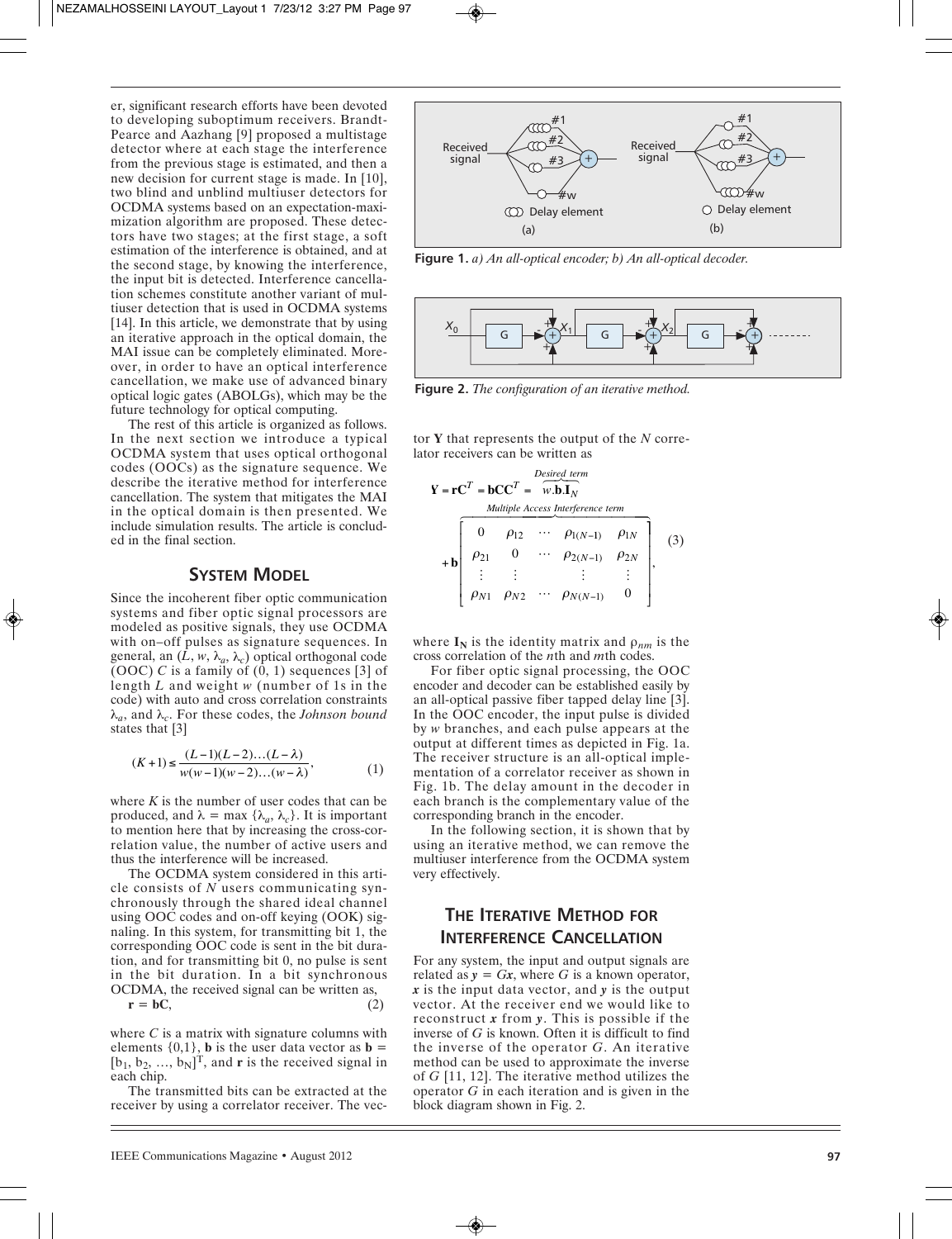*If the input signs are the same, the absolute value of the sum is calculated from the adder unit while the output of the subtractor is zero. On the other hand, if the inputs have different signs, the output of the subtractor will be the absolute value of their difference while the output of the adder is zero.*



**Figure 3.** *a) The block diagram of the adder/subtractor; b) the block diagram of an all-passive optical adder; c) the block diagram of an all-passive optical subtractor.*

In a synchronous OCDMA system, the *G* operator is  $C \cdot C^T$ , which consists of the signature encoder and the correlator decoder. In the following section, a new structure is proposed for the implementation of the iterative algorithm using optical logic gates.

# **OPTICAL IMPLEMENTATION OF THE ITERATIVE METHOD**

In any incoherent optical processing, we have to make sure that we only process 1 and 0, and there are no negative numbers. Thus, for any processing, we need to discuss optical adders and subtractors. Consequently, we present the all-optical implementation of the iterative method for interference cancellation.

#### **OPTICAL ADDER/SUBTRACTOR**

The optical adder/subtractor in which we are interested is a block with four input and two output ports. Two of the four input ports  $(I_1, I_2)$ show absolute values of inputs, and the other two ports  $(S_1, S_2)$  are used to show the corresponding sign of the inputs. As shown in Fig. 3a,  $\bar{I}_1$  and  $\bar{I}_2$ are connected to an adder and a subtractor unit simultaneously, and the other two inputs  $(S_1, S_2)$ are connected to the comparator block (COM). If the input signs are the same, the absolute value of the sum is calculated from the adder unit, while the output of the subtractor is zero. On the other hand, if the inputs have different signs, the output of the subtractor will be the absolute value of their difference, while the output of the adder is zero. The activation and deactivation of the adder and subtractor units are done using two control signals  $(C_1, C_2)$ . These signals are calculated using the following equations:

$$
\begin{cases}\nC_1 = S_1^c S_2^c + S_1 S_2 \\
C_2 = S_1 S_2^c + S_2 S_1^c\n\end{cases} (4)
$$

where  $c$  is the complement operator. Obviously, if the signs are the same,  $C_1$  becomes 1; otherwise, it is 0. On the contrary,  $C_2$  becomes active when the inputs have different signs and inactive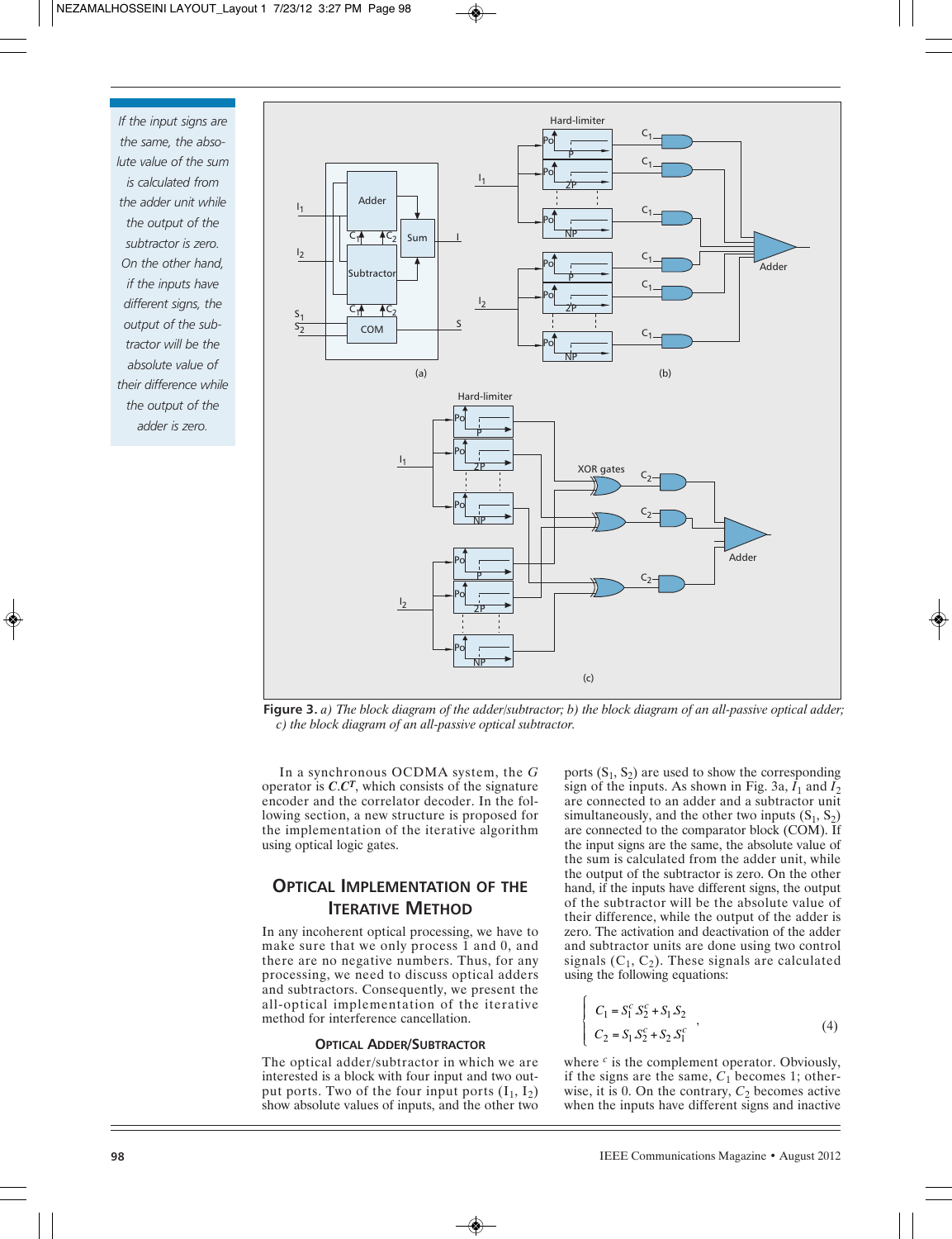

**Figure 4.** *The block diagram of the proposed system.*

when the signs are the same. Now we can discuss the details of the adder and the subtractor:

The adder block diagram is shown in Fig. 3b. In the first stage, the inputs go through *N* hard limiters. The characteristic functions of these hard limiters are shown in their blocks in Fig. 3b. In order to clarify the procedure, consider that the first input  $I_1$  is equal to  $n_1P$  and the other input  $I_2$  is equal to  $n_2P$ , where *P* is the received power of OOC pulses, and  $n_1$  and  $n_2$ are integers. Obviously, the first  $n_1$  outputs of the first branch are equal to  $P_0$  while the other outputs of this branch are zero. Similarly, the first  $n_2$  inputs of the second branch are equal to  $P_0$  while the rest of them are zero. The outputs of this stage are given to the optical AND gate, and if  $C_1$  is equal to 1, the output of this stage will be the same as the output of the last stage. However, if  $C_1$  is equal to 0, the output of this stage will be 0. Finally, the output of the AND gates are added together to yield the output.

The subtractor structure is shown in Fig. 3c. The first stage is the same as the adder. Assume that the input of the first branch  $I_1$  is equal to  $n_1P$  and the input of the second branch  $I_2$  is equal to  $n_2P$ . The outputs of the first stage are the same as the output of the first stage in the adder block. In the second stage, the corresponding outputs of the first and second branches are XORed. In this example, the outputs of  $|n_1 - n_2|$  XOR gates are  $P_0$  and the rest are zero. The outputs then go through the AND gates with  $C_2$  in order to activate or deactivate this block. If  $C_2$  is equal to 1, this block is active; otherwise, it is inactive. Finally, the outputs are added together to yield the output.

Now, we must calculate the sign of the output signal. If both inputs are positive or negative, the sign must be the same as the input sign. Otherwise, we must compare the absolute values. If the first input signal is higher than the second one, the sign must be the same as the sign of the first input. Otherwise, the sign value is the same as the sign value of the second input. In order to compute the sign bit of the subtractor, we make use of a bitwise AND between the comparator output and the output results obtained by the XOR gates.

# **BLOCK DIAGRAM OF THE OPTICAL ITERATIVE SYSTEM**

The system shown in Fig. 2 is implemented optically as shown in the block diagram of Fig. 4. The output of the decoders are  $x_{i,j}$  where *i* and *j* represent the decoder and the iteration numbers, respectively.  $X_i$  is the vector that represents the outputs of all decoders and is defined as **Xi**  $=[x_{1,i}, x_{2,i}, ..., x_{N,i}]^T$ , where *N* is the number of users. It should be noted that the decoder output consists of two parts, the absolute value and the sign parts. The outputs of the decoders enter the adder/subtractor and the *G* operator. The A/S block consists of *N* adder/subtractor blocks.

As shown in Fig. 5, the *G* operator is a Ninput/N-output structure that consists of OOC encoders and decoders. For the optical implementation, the input signal in each branch passes through a hard-limiter. The output of the ideal hard-limiter is equal to 1 if the input is greater or equal to the code weight. Otherwise, the output of the ideal hard-limiter is equal to '0'. The outputs of the hard limiters are multiplied by the corresponding signature codes and then they are added up. The output of the adder is again multiplied by *CT*. The outputs of the correlator are then inverted; this inversion is performed in order to implement the subtraction in the iterative method.

# **SIMULATION RESULTS**

This section is devoted to simulation results, which show the interference cancellation using the iterative method implemented optically.

*From simulation results, we have shown that the proposed scheme can cancel the interference completely. After a sufficient number of iterations, the error probability is zero and the system is multiple access interference free.*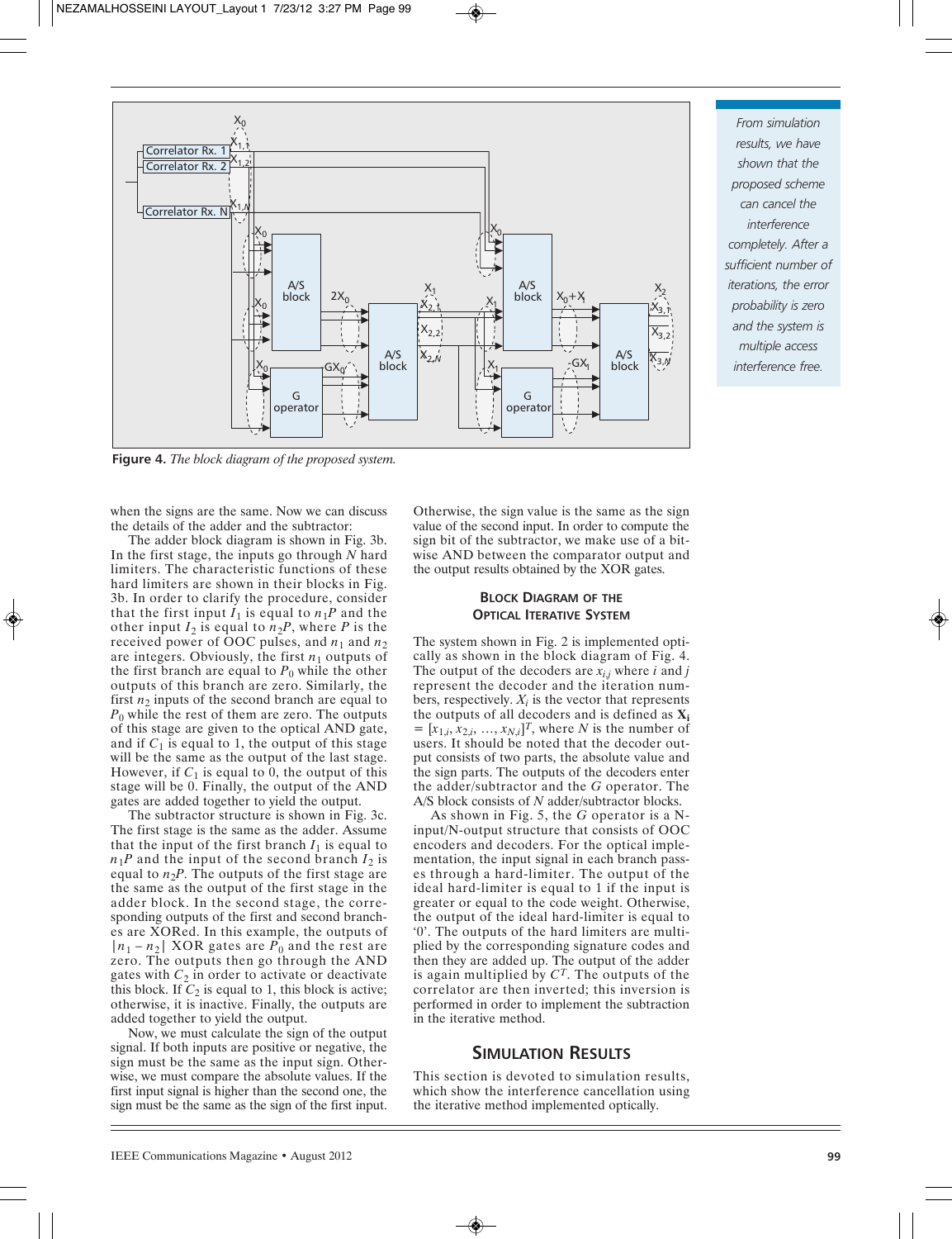

**Figure 5.** *The G operator block diagram.*

Figure 6a shows the bit error rate (BER) vs. the iteration number for the OOC codes with the length  $L = 32$  and weight  $w = 4$ . Fig. 6b shows the BER, obtained by simulations, due to the proposed receiver vs. the number of users and number of iterations. We can verify that the BER decreases when either the number of users *N* decreases or the number of iterations increases. Moreover, Fig. 6b shows that the BER strictly decreases by increasing the number of iterations. Hence, the MAI noise is cancelled completely after sufficient number of iterations.

# **CONCLUSIONS**

An iterative interference cancellation system based on all-passive optical processing is proposed in this article. We introduce a new adder/subtractor structure that add and subtract two signals optically using ABOLG, which may be part of the future all-optical networks. Using this structure, we can implement an iterative method for interference cancellation in optical domain. From simulation results, we have shown that the proposed scheme can cancel the interference completely. After a sufficient number of iterations, the error probability is zero and the system is multiple access interference free. Moreover, we can apply this method in multiclass OCDMA systems [6, 13] to mitigate interference and enhance the capacity of such systems.

#### **REFERENCES**

- [1] A. Sawchuk and T. C. Strand, "Digital Optical Computing," *IEEE Proc.*, vol. 72, no. 7, July 1984, pp. 758–79.
- [2] L. Brzozowski and E. H. Sargent, "All-Optical Analog-to-Digital Converters, Hard Limiters, and Logic Gates," *IEEE J. Lightwave Tech.*, vol. 19, Jan. 2001, pp. 114–19.
- [3] J. A. Salehi, "Emerging OCDMA Communication Systems and Data Networks [Invited]," *J. Opt. Net.*, vol. 6, no. 9, Sept. 2007, pp. 1138–78.
- [4] W. Liang *et al.*, "A New Family of 2D Variable-Weight Optical Orthogonal Codes for OCDMA Systems Supporting Multiple QoS and Analysis of Its Performance," *Photonic Network Commun.*, vol. 16, no. 1, 2008, pp. 53–60.
- [5] H. Yin and D. J. Richardson, *Optical Code Division Multiple Access Communication Networks: Theory and Applications*, Springer, 2007.
- [6] H. Beyranvand, B. M. Ghaffari, and J. A. Salehi, "Multirate, Differentiated QoS, and Multilevel Fiber–Optic CDMA System via Optical Logic Gate Elements," *IEEE J. Lightwave Tech.*, vol. 27, no. 19, Oct. 2009, pp. 4348–59.



**Figure 6.** *a) The error probability vs. the iteration number for OOC codes (*L *= 32,* w *= 4); b) The error probability vs. the number of users and the number of iterations.*